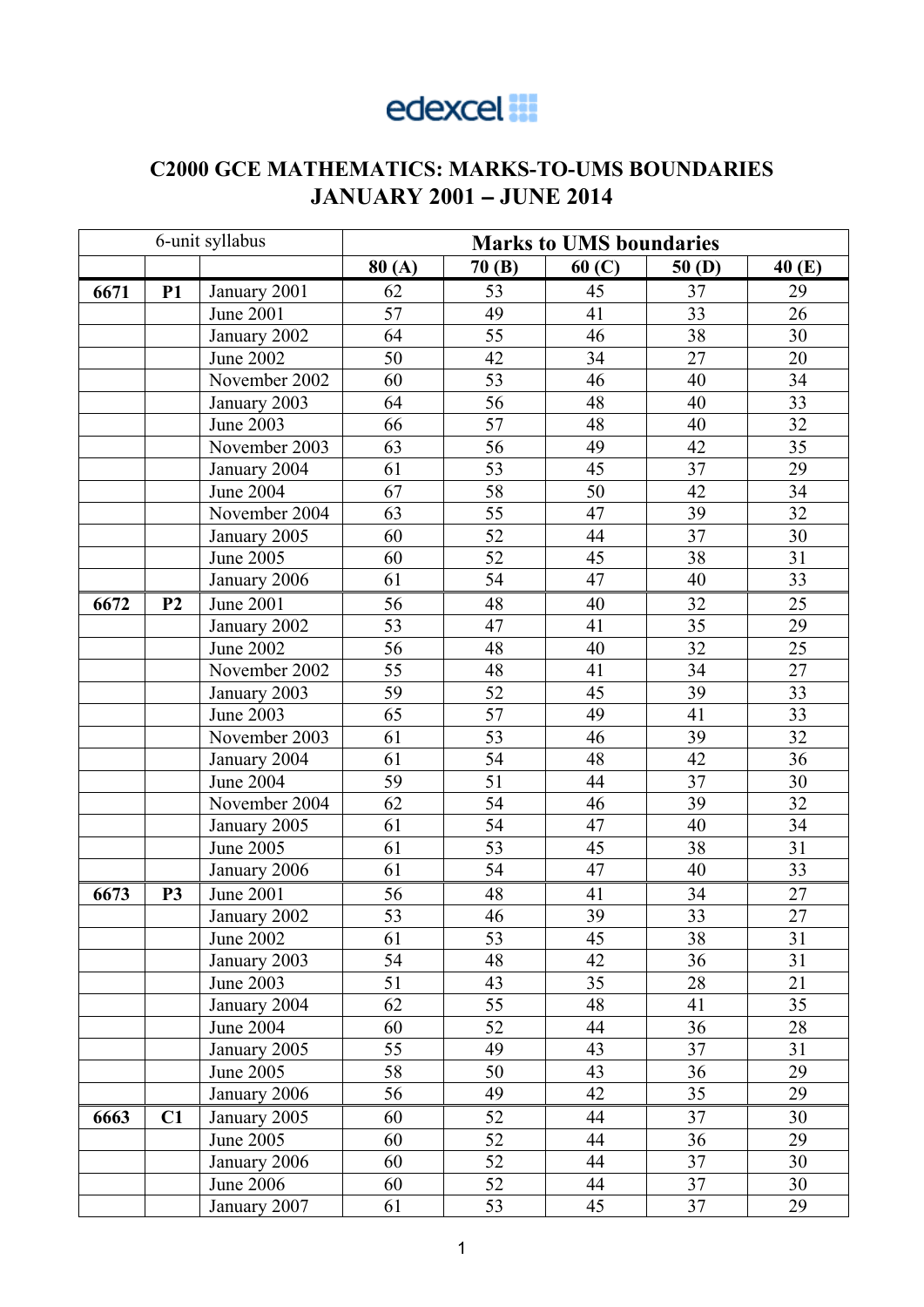|      |                | 6-unit syllabus  |       |                 | <b>Marks to UMS boundaries</b> |                 |                 |
|------|----------------|------------------|-------|-----------------|--------------------------------|-----------------|-----------------|
|      |                |                  | 80(A) | 70(B)           | 60(C)                          | 50(D)           | 40(E)           |
|      |                | <b>June 2007</b> | 60    | 52              | 44                             | 37              | 30              |
|      |                | January 2008     | 62    | 53              | 44                             | 36              | 28              |
|      |                | <b>June 2008</b> | 62    | 53              | 44                             | 36              | 28              |
|      |                | January 2009     | 59    | 51              | 43                             | 35              | 27              |
|      |                | <b>June 2009</b> | 55    | 47              | 39                             | 31              | 23              |
|      |                | January 2010     | 63    | $\overline{54}$ | 46                             | $\overline{38}$ | 30              |
|      |                | June 2010        | 59    | 52              | 45                             | 38              | $\overline{31}$ |
|      |                | January 2011     | 62    | 53              | 44                             | $\overline{35}$ | $\overline{27}$ |
|      |                | June 2011        | 58    | 51              | 44                             | 37              | 30              |
|      |                | January 2012     | 60    | $\overline{52}$ | 44                             | $\overline{37}$ | 30              |
|      |                | June 2012        | 59    | 52              | 45                             | 39              | 33              |
|      |                | January 2013     | 58    | 50              | 43                             | 36              | 29              |
|      |                | June 2013        | 63    | 56              | 49                             | 42              | 36              |
|      |                | June 2013 (R)    | 63    | 56              | 49                             | 43              | 37              |
|      |                | June 2014        | 64    | 57              | 50                             | 44              | 38              |
|      |                | June 2014 (R)    | 64    | 57              | 50                             | 43              | 37              |
| 6664 | C <sub>2</sub> | January 2005     | 62    | 54              | 46                             | 38              | 31              |
|      |                | <b>June 2005</b> | 60    | 52              | 44                             | 36              | 28              |
|      |                | January 2006     | 64    | 56              | 48                             | 40              | 33              |
|      |                | <b>June 2006</b> | 67    | 59              | 51                             | 43              | $\overline{36}$ |
|      |                | January 2007     | 62    | 53              | 44                             | 35              | 27              |
|      |                | <b>June 2007</b> | 59    | 50              | 42                             | 34              | 26              |
|      |                | January 2008     | 62    | 53              | 45                             | 37              | 29              |
|      |                | <b>June 2008</b> | 63    | 54              | 45                             | 36              | 27              |
|      |                | January 2009     | 57    | 48              | 39                             | 30              | 22              |
|      |                | <b>June 2009</b> | 53    | 45              | 38                             | 31              | 24              |
|      |                | January 2010     | 54    | 47              | 40                             | 33              | 27              |
|      |                | <b>June 2010</b> | 62    | 54              | 46                             | 38              | 30              |
|      |                | January 2011     | 65    | $\overline{57}$ | 50                             | 43              | 36              |
|      |                | June 2011        | 62    | 54              | 46                             | 38              | 30              |
|      |                | January 2012     | 61    | 54              | 48                             | 42              | 36              |
|      |                | June 2012        | 63    | 55              | 47                             | 39              | 32              |
|      |                | January 2013     | 64    | 57              | 50                             | 44              | 38              |
|      |                | June 2013        | 62    | 55              | 48                             | 41              | 35              |
|      |                | June 2013 (R)    | 64    | 57              | 50                             | 43              | 36              |
|      |                | June 2014        | 60    | 53              | 46                             | 40              | 34              |
|      |                | June 2014 (R)    | 58    | 51              | 44                             | 38              | 32              |
| 6665 | C <sub>3</sub> | <b>June 2005</b> | 61    | 53              | 46                             | 39              | 32              |
|      |                | January 2006     | 61    | 53              | 46                             | 39              | 32              |
|      |                | <b>June 2006</b> | 56    | 49              | 43                             | 37              | 31              |
|      |                | January 2007     | 58    | 50              | 42                             | 34              | 27              |
|      |                | <b>June 2007</b> | 59    | 52              | 45                             | 39              | 33              |
|      |                | January 2008     | 64    | 56              | 49                             | 42              | $\overline{35}$ |
|      |                | <b>June 2008</b> | 64    | 57              | 50                             | 43              | 37              |
|      |                | January 2009     | 60    | 52              | 44                             | 36              | 29              |
|      |                | June 2009        | 67    | 59              | 52                             | 45              | 38              |
|      |                | January 2010     | 59    | 52              | 45                             | 39              | 33              |
|      |                | June 2010        | 62    | 55              | 44                             | 37              | 30              |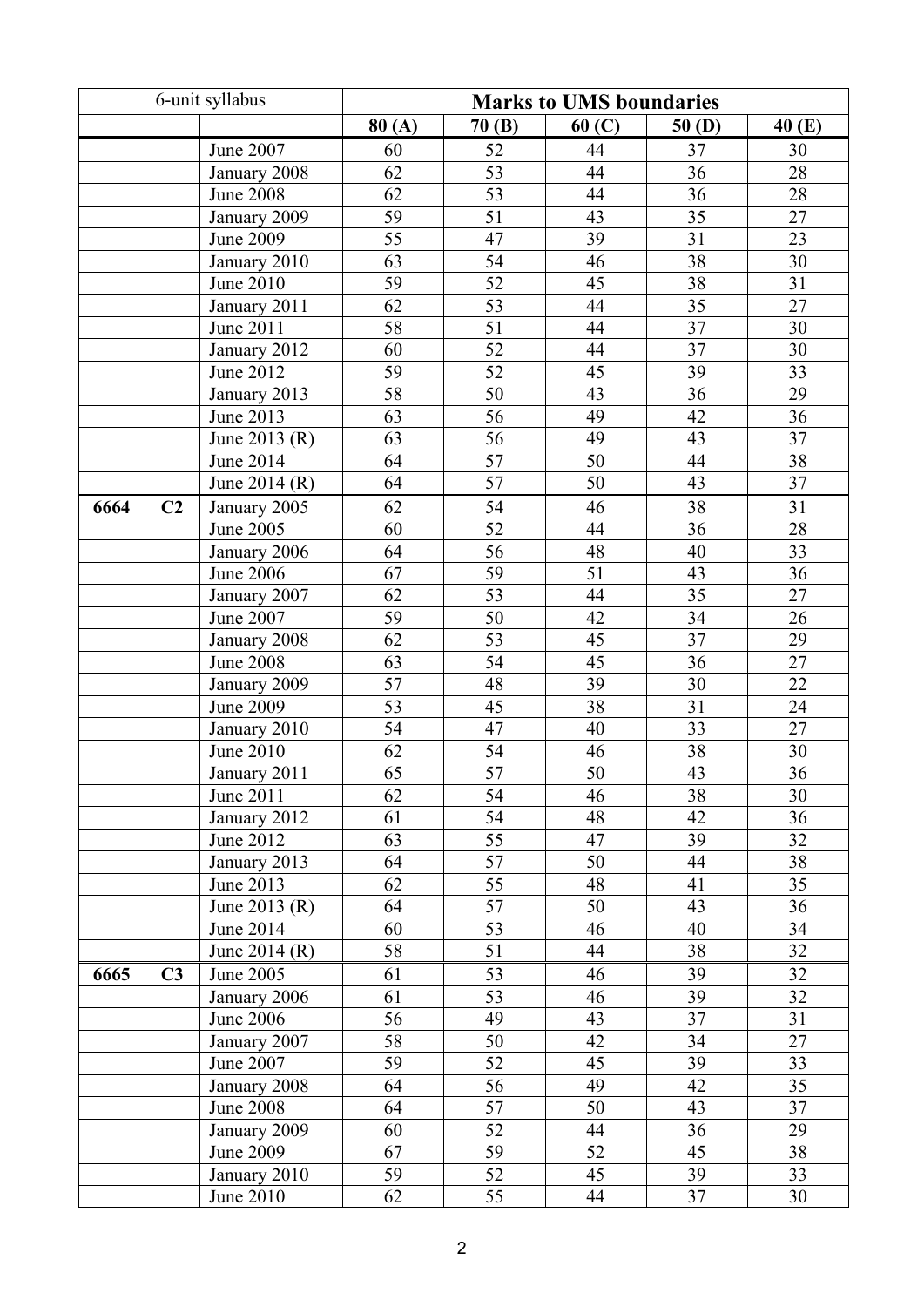| 6-unit syllabus |                |                            | <b>Marks to UMS boundaries</b> |          |                 |                 |                 |  |
|-----------------|----------------|----------------------------|--------------------------------|----------|-----------------|-----------------|-----------------|--|
|                 |                |                            | 80(A)                          | 70(B)    | 60(C)           | 50(D)           | 40 (E)          |  |
|                 |                | January 2011               | 61                             | 53       | 45              | 38              | 31              |  |
|                 |                | June 2011                  | 65                             | 58       | 51              | 44              | 37              |  |
|                 |                | January 2012               | 65                             | 58       | 51              | 45              | 39              |  |
|                 |                | June 2012                  | 64                             | 57       | $\overline{51}$ | 45              | 39              |  |
|                 |                | January 2013               | 62                             | 56       | 50              | 45              | 40              |  |
|                 |                | June 2013                  | 50                             | 43       | 36              | 30              | 24              |  |
|                 |                | June 2013 (R)              | 61                             | 55       | 50              | 45              | 40              |  |
|                 |                | June 2014                  | 60                             | 54       | 48              | 42              | 36              |  |
|                 |                | June 2014 (R)              | 60                             | 53       | 47              | 41              | 35              |  |
| 6666            | C <sub>4</sub> | June 2005                  | 52                             | 45       | 38              | 32              | 26              |  |
|                 |                | January 2006               | 61                             | 53       | 45              | $\overline{38}$ | 31              |  |
|                 |                | <b>June 2006</b>           | 58                             | 50       | 42              | $\overline{35}$ | 28              |  |
|                 |                | January 2007               | 58                             | 51       | 44              | $\overline{37}$ | 31              |  |
|                 |                | <b>June 2007</b>           | 58                             | 50       | 43              | 36              | 29              |  |
|                 |                | January 2008               | 55                             | 49       | 43              | 37              | 31              |  |
|                 |                | <b>June 2008</b>           | 57                             | 50       | 44              | 38              | 32              |  |
|                 |                | January 2009               | 59                             | 52       | 45              | 38              | 32              |  |
|                 |                | <b>June 2009</b>           | 58                             | 52       | 46              | 40              | 35              |  |
|                 |                | January 2010               | 61                             | 53       | 46              | 39              | 32              |  |
|                 |                | June 2010                  | 60                             | 52       | 44              | 37              | 30              |  |
|                 |                | January 2011               | 69                             | 61       | 53              | 46              | 39              |  |
|                 |                | <b>June 2011</b>           | 61                             | 53       | 46              | 39              | $\overline{32}$ |  |
|                 |                | January 2012               | 65                             | 58       | 51              | 45              | 39              |  |
|                 |                | June 2012                  | 63                             | 56       | 49              | 43              | 37              |  |
|                 |                | January 2013               | 61                             | 54       | 47              | 41              | $\overline{35}$ |  |
|                 |                | June 2013                  | 61                             | 53       | 46              | 39              | 32              |  |
|                 |                | June 2013 (R)              | $\overline{57}$                | 49       | 41              | $\overline{34}$ | $\overline{27}$ |  |
|                 |                | June 2014                  | 59                             | 52       | 46              | 40              | 34              |  |
|                 |                | June 2014 (R)              | 60                             | 53       | 46              | 40              | 34              |  |
| 6667            | FP1            | January 2009               | 62                             | 54       | 46              | 39              | 32              |  |
|                 |                | June 2009                  | 63                             | 55       | 47              | 39              | 31              |  |
|                 |                | January 2010               | 64                             | 56       | 49              | 42              | 35              |  |
|                 |                | June 2010                  | 62                             | 55       | 48              | 41              | 34              |  |
|                 |                | January 2011               | 64                             | 57       | 50              | 43              | 36              |  |
|                 |                | June 2011                  | 62                             | 53       | 44              | 36              | 28              |  |
|                 |                | January 2012               | 69                             | 62       | 55              | 48              | 43              |  |
|                 |                | June 2012                  | 61                             | 53       | 45<br>48        | 38              | 31              |  |
|                 |                | January 2013               | 64<br>58                       | 56<br>49 |                 | 41              | 34              |  |
|                 |                | June 2013                  |                                | 51       | 41              | 33<br>35        | 25              |  |
|                 |                | June 2013 (R)<br>June 2014 | 59<br>62                       | 54       | 43<br>46        | 38              | 27<br>31        |  |
|                 |                | June 2014 (R)              | 62                             | 54       | 46              | 38              | 30              |  |
|                 | <b>P4</b>      |                            | 64                             | 56       | 48              | 40              | 32              |  |
| 6674            |                | January 2002<br>June 2002  | 60                             | 52       | 44              | 37              | 30              |  |
|                 |                | January 2003               | 62                             | 55       | 48              | 41              | 34              |  |
|                 |                | June 2003                  | 56                             | 49       | 42              | 35              | 28              |  |
|                 |                | January 2004               | 59                             | 52       | 45              | 39              | 33              |  |
|                 |                | June 2004                  | 58                             | 50       | 42              | 35              | 28              |  |
|                 |                |                            |                                |          |                 |                 |                 |  |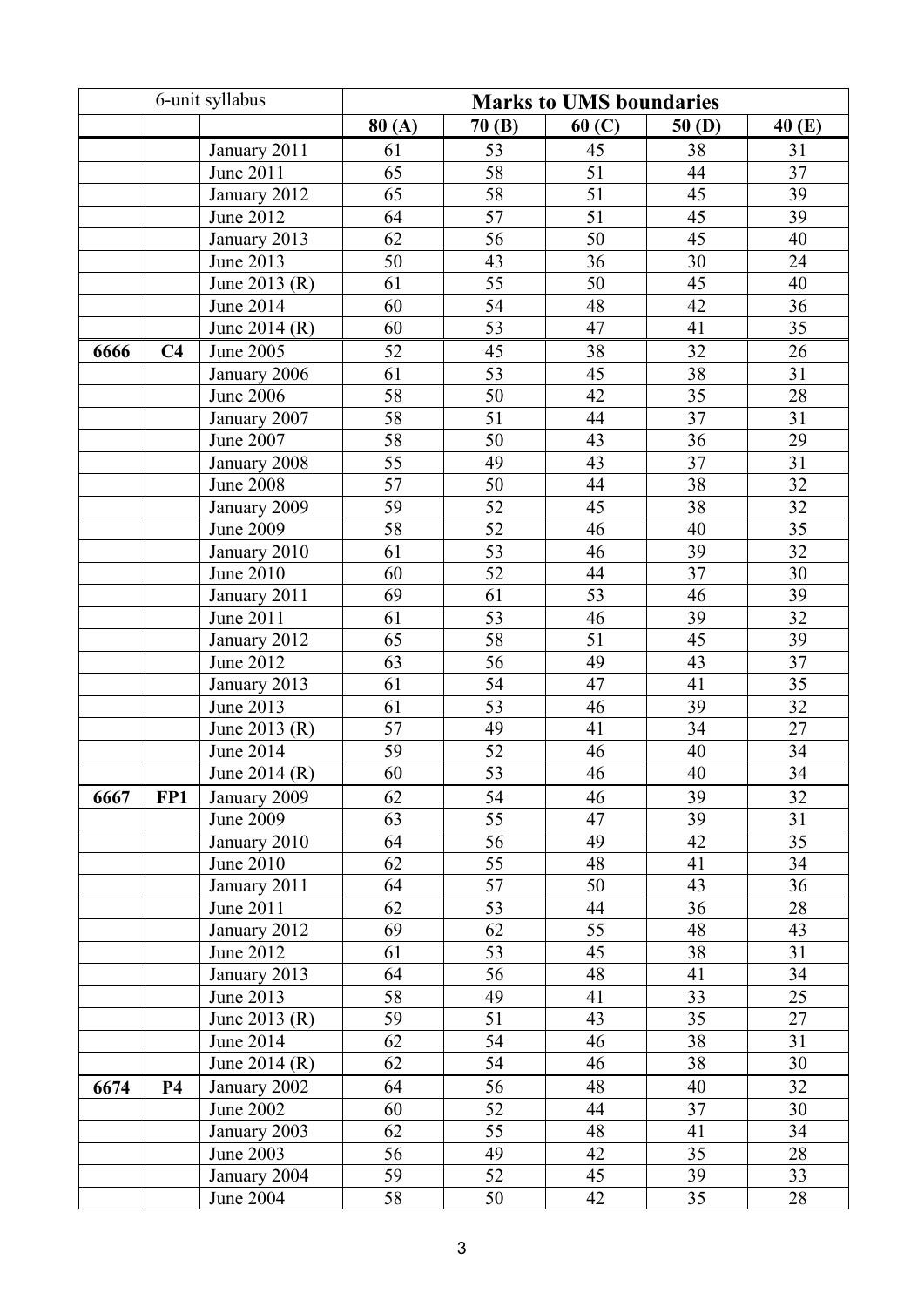|      |                 | 6-unit syllabus  |                 |                 | <b>Marks to UMS boundaries</b> |                 |                 |
|------|-----------------|------------------|-----------------|-----------------|--------------------------------|-----------------|-----------------|
|      |                 |                  | 80(A)           | 70(B)           | 60(C)                          | 50(D)           | 40 (E)          |
|      |                 | January 2005     | 56              | 49              | 42                             | 35              | 29              |
|      | FP1             | June 2005        | 59              | 51              | 43                             | 35              | 28              |
|      |                 | January 2006     | 53              | 46              | 39                             | 33              | 27              |
|      |                 | <b>June 2006</b> | 57              | 50              | 43                             | 36              | 29              |
|      |                 | January 2007     | 56              | 50              | 44                             | 38              | 22              |
|      |                 | <b>June 2007</b> | 63              | $\overline{55}$ | 48                             | 41              | 34              |
|      |                 | January 2008     | 65              | 59              | 53                             | 47              | 42              |
|      |                 | <b>June 2008</b> | 61              | 54              | 47                             | 40              | 33              |
|      |                 | January 2009     | 64              | 57              | 50                             | 43              | 36              |
|      |                 | <b>June 2009</b> | 64              | $\overline{56}$ | 49                             | 42              | $\overline{35}$ |
|      |                 | January 2010     | 62              | 54              | 46                             | 39              | 32              |
| 6668 | FP <sub>2</sub> | <b>June 2009</b> | 58              | 50              | 42                             | 34              | 26              |
|      |                 | June 2010        | 60              | 53              | 46                             | 39              | 33              |
|      |                 | June 2011        | 62              | 55              | 44                             | 36              | 28              |
|      |                 | June 2012        | 64              | 57              | 50                             | 44              | 38              |
|      |                 | June 2013        | 65              | 59              | $\overline{53}$                | 47              | 41              |
|      |                 | June 2013 (R)    | 63              | 56              | $\overline{50}$                | 44              | 38              |
|      |                 | June 2014        | 65              | 59              | 53                             | 47              | 41              |
|      |                 | June 2014 (R)    | 63              | 56              | 50                             | 44              | 38              |
| 6675 | <b>P5</b>       | <b>June 2002</b> | 62              | 54              | 46                             | 39              | 32              |
|      |                 | June 2003        | 64              | 56              | 48                             | 40              | 32              |
|      |                 | June 2004        | 56              | 49              | 42                             | 35              | 29              |
|      | FP <sub>2</sub> | June 2005        | 52              | 45              | 38                             | 32              | 26              |
|      |                 | January 2006     | 61              | 53              | 46                             | 39              | $\overline{32}$ |
|      |                 | <b>June 2006</b> | 56              | 50              | 44                             | 38              | $\overline{32}$ |
|      |                 | June 2007        | 51              | 43              | 36                             | 29              | $\overline{22}$ |
|      |                 | <b>June 2008</b> | 54              | 47              | 40                             | $\overline{33}$ | $\overline{27}$ |
|      |                 | June 2009        | $\overline{54}$ | 48              | 42                             | 36              | 31              |
|      |                 | January 2010     | 52              | 46              | 40                             | $\overline{35}$ | 30              |
| 6669 | FP3             | June 2009        | 50              | 44              | 38                             | 32              | 26              |
|      |                 | June 2010        | 62              | 55              | 48                             | 41              | 34              |
|      |                 | June 2011        | 60              | 53              | 46                             | 40              | 34              |
|      |                 | June 2012        | 66              | 59              | 52                             | 46              | 40              |
|      |                 | June 2013        | 60              | 52              | 45                             | 38              | 31              |
|      |                 | June 2013 $(R)$  | 61              | 54              | 47                             | 40              | 33              |
|      |                 | June 2014        | 55              | 48              | 41                             | 35              | 29              |
|      |                 | June 2014 (R)    | 63              | 56              | 49                             | 42              | 36              |
| 6676 | <b>P6</b>       | June 2002        | 60              | 52              | 45                             | 38              | 31              |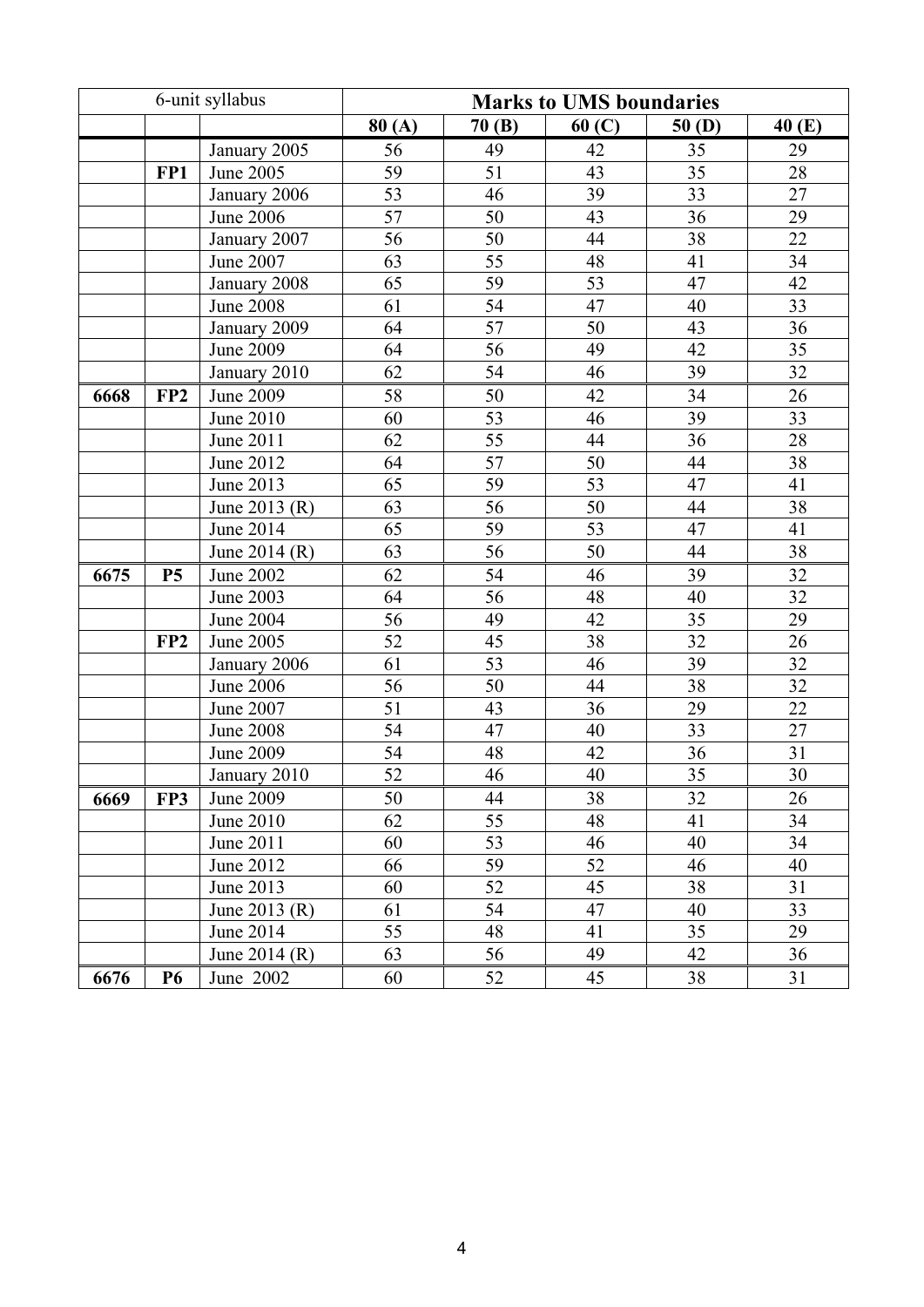|      | 6-unit syllabus |                  |                 |                 | <b>Marks to UMS boundaries</b> |                 |                 |
|------|-----------------|------------------|-----------------|-----------------|--------------------------------|-----------------|-----------------|
|      |                 |                  | 80(A)           | 70(B)           | 60(C)                          | 50(D)           | 40 (E)          |
|      |                 | <b>June 2003</b> | 61              | 54              | 47                             | 40              | 34              |
|      |                 | <b>June 2004</b> | 56              | 49              | 42                             | 36              | 30              |
|      | FP3             | June 2005        | 52              | 45              | 38                             | 32              | 26              |
|      |                 | January 2006     | 56              | 50              | 44                             | 38              | 33              |
|      |                 | <b>June 2006</b> | 51              | 44              | 38                             | 32              | 26              |
|      |                 | June 2007        | $\overline{54}$ | 48              | 42                             | $\overline{36}$ | 30              |
|      |                 | <b>June 2008</b> | 55              | 49              | 43                             | $\overline{37}$ | $\overline{31}$ |
|      |                 | June 2009        | 63              | 57              | 51                             | 45              | 39              |
|      |                 | January 2010     | 59              | 52              | 45                             | 38              | 32              |
| 6677 | $M1$            | January 2001     | 67              | 59              | 51                             | 43              | 36              |
|      |                 | June 2001        | 54              | 47              | 40                             | 33              | 26              |
|      |                 | January 2002     | 63              | 56              | 49                             | 42              | 35              |
|      |                 | June 2002        | 51              | 43              | 36                             | 29              | 22              |
|      |                 | November 2002    | 60              | 53              | 46                             | 39              | 32              |
|      |                 | January 2003     | 62              | 54              | 46                             | $\overline{39}$ | $\overline{32}$ |
|      |                 | <b>June 2003</b> | 63              | $\overline{55}$ | 47                             | 39              | 32              |
|      |                 | November 2003    | 59              | 51              | 44                             | $\overline{37}$ | $\overline{30}$ |
|      |                 | January 2004     | 59              | 52              | 45                             | 38              | $\overline{32}$ |
|      |                 | <b>June 2004</b> | 62              | 52              | 42                             | $\overline{32}$ | 23              |
|      |                 | November 2004    | 58              | $\overline{51}$ | 44                             | $\overline{37}$ | 31              |
|      |                 | January 2005     | 62              | 54              | 47                             | 40              | 33              |
|      |                 | <b>June 2005</b> | 63              | 54              | 46                             | 38              | 30              |
|      |                 | January 2006     | 54              | 46              | 39                             | 32              | 25              |
|      |                 | <b>June 2006</b> | 67              | 58              | 49                             | 41              | 33              |
|      |                 | January 2007     | 62              | 54              | 46                             | 38              | 30              |
|      |                 | <b>June 2007</b> | 66              | 57              | 48                             | 39              | 30              |
|      |                 | January 2008     | 58              | 50              | 42                             | 35              | 28              |
|      |                 | <b>June 2008</b> | 57              | 49              | 41                             | 33              | 25              |
|      |                 | January 2009     | 49              | 42              | 35                             | $\overline{28}$ | 21              |
|      |                 | June 2009        | 55              | 46              | 38                             | 30              | 22              |
|      |                 | January 2010     | 61              | 53              | 45                             | 38              | 31              |
|      |                 | June 2010        | 61              | 53              | 45                             | 37              | 29              |
|      |                 | January 2011     | 64              | 57              | 50                             | 43              | 37              |
|      |                 | June 2011        | 60              | 52              | 44                             | 37              | 30              |
|      |                 | January 2012     | 63              | 56              | 49                             | 43              | 37              |
|      |                 | June 2012        | 66              | 59              | 52                             | 45              | 39              |
|      |                 | January 2013     | 64              | 57              | 51                             | 45              | 39              |
|      |                 | June 2013        | 56              | 50              | 44                             | 38              | 32              |
|      |                 | June 2013 (R)    | 59              | 53              | 47                             | 42              | 37              |
|      |                 | June 2014        | 58              | 52              | 46                             | 40              | 35              |
|      |                 | June 2014 (R)    | 59              | 53              | 47                             | 41              | 36              |
| 6678 | M <sub>2</sub>  | June 2001        | 62              | 54              | 46                             | 38              | 31              |
|      |                 | January 2002     | 59              | 53              | 47                             | 41              | 35              |
|      |                 | June 2002        | 56              | 49              | 42                             | 36              | 30              |
|      |                 | January 2003     | 63              | 56              | 50                             | 44              | 38              |
|      |                 | June 2003        | 59              | 52              | 45                             | 38              | 31              |
|      |                 | January 2004     | 50              | 43              | 37                             | 31              | 25              |
|      |                 | June 2004        | 64              | 56              | 48                             | 41              | 34              |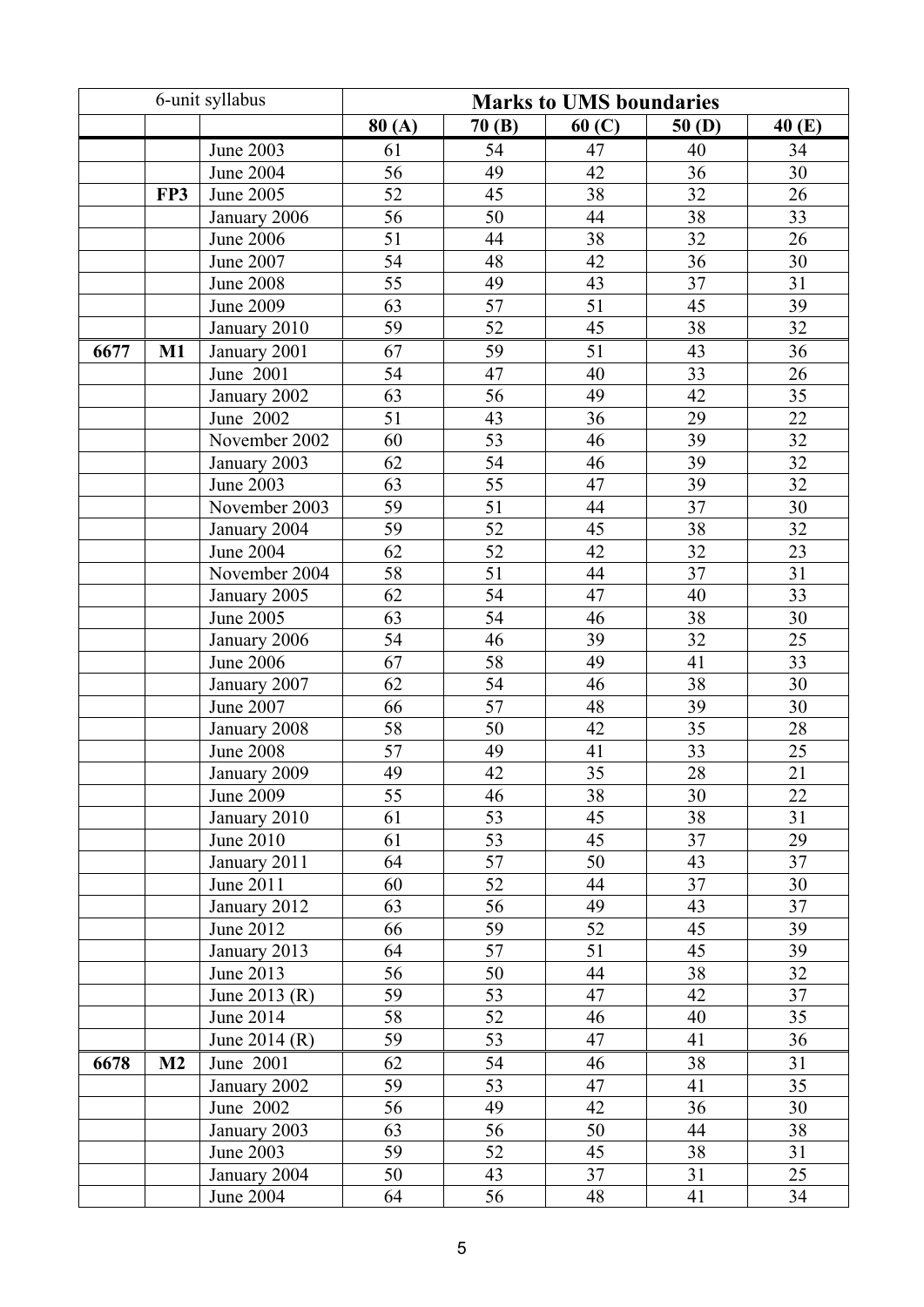|      |    | 6-unit syllabus  | <b>Marks to UMS boundaries</b> |                 |       |                 |                 |  |
|------|----|------------------|--------------------------------|-----------------|-------|-----------------|-----------------|--|
|      |    |                  | 80(A)                          | 70(B)           | 60(C) | 50(D)           | 40 (E)          |  |
|      |    | January 2005     | 59                             | 52              | 45    | 39              | 33              |  |
|      |    | June 2005        | 60                             | 53              | 46    | 40              | 34              |  |
|      |    | January 2006     | 64                             | 56              | 48    | 41              | 34              |  |
|      |    | <b>June 2006</b> | 58                             | 51              | 44    | 37              | 31              |  |
|      |    | January 2007     | 65                             | 55              | 46    | 37              | 28              |  |
|      |    | <b>June 2007</b> | 58                             | $\overline{51}$ | 44    | $\overline{37}$ | 31              |  |
|      |    | January 2008     | 64                             | 56              | 48    | 40              | $\overline{32}$ |  |
|      |    | <b>June 2008</b> | 64                             | 56              | 49    | 42              | $\overline{35}$ |  |
|      |    | January 2009     | 63                             | 55              | 47    | 40              | 33              |  |
|      |    | <b>June 2009</b> | 62                             | 54              | 46    | 39              | $\overline{32}$ |  |
|      |    | January 2010     | 53                             | 46              | 39    | 33              | 27              |  |
|      |    | <b>June 2010</b> | 61                             | 54              | 47    | 40              | 34              |  |
|      |    | January 2011     | 62                             | 55              | 48    | 41              | 35              |  |
|      |    | June 2011        | 68                             | 61              | 54    | 47              | 40              |  |
|      |    | January 2012     | 68                             | 61              | 54    | 47              | 41              |  |
|      |    | June 2012        | 57                             | 50              | 44    | 38              | 32              |  |
|      |    | January 2013     | 64                             | 57              | 50    | 43              | 37              |  |
|      |    | June 2013        | 58                             | 51              | 44    | 38              | 32              |  |
|      |    | June 2013 (R)    | $\overline{55}$                | 48              | 41    | $\overline{35}$ | 29              |  |
|      |    | <b>June 2014</b> | 64                             | 56              | 48    | 40              | $\overline{33}$ |  |
|      |    | June 2014 (R)    | 63                             | 55              | 47    | 40              | 33              |  |
| 6679 | M3 | June 2001        | 52                             | 45              | 38    | 31              | 25              |  |
|      |    | January 2002     | 59                             | 52              | 45    | 38              | 31              |  |
|      |    | June 2002        | 61                             | 53              | 46    | 39              | 32              |  |
|      |    | January 2003     | 60                             | 54              | 48    | 43              | 38              |  |
|      |    | <b>June 2003</b> | 56                             | 49              | 42    | 35              | 28              |  |
|      |    | January 2004     | 53                             | 47              | 41    | 36              | 31              |  |
|      |    | <b>June 2004</b> | 56                             | 49              | 43    | 37              | 31              |  |
|      |    | January 2005     | 53                             | 46              | 40    | $\overline{34}$ | 28              |  |
|      |    | June 2005        | 54                             | 47              | 40    | 33              | 27              |  |
|      |    | January 2006     | 58                             | 51              | 44    | 38              | 32              |  |
|      |    | <b>June 2006</b> | 54                             | 47              | 41    | 35              | 29              |  |
|      |    | January 2007     | 56                             | 49              | 42    | $\overline{35}$ | 29              |  |
|      |    | June 2007        | 65                             | 57              | 49    | 42              | 35              |  |
|      |    | January 2008     | 55                             | 48              | 41    | 34              | 27              |  |
|      |    | <b>June 2008</b> | 57                             | 50              | 43    | 37              | 31              |  |
|      |    | January 2009     | 63                             | 56              | 49    | 42              | 35              |  |
|      |    | <b>June 2009</b> | 48                             | 42              | 36    | 30              | 25              |  |
|      |    | January 2010     | 57                             | 51              | 45    | 40              | 35              |  |
|      |    | June 2010        | 63                             | 56              | 50    | 44              | 38              |  |
|      |    | January 2011     | 63                             | 56              | 50    | 44              | 38              |  |
|      |    | June 2011        | 65                             | 58              | 51    | 44              | 37              |  |
|      |    | January 2012     | 65                             | 57              | 50    | 43              | 36              |  |
|      |    | June 2012        | 56                             | 49              | 43    | 37              | 31              |  |
|      |    | January 2013     | 65                             | 58              | 51    | 44              | 38              |  |
|      |    | June 2013        | 62                             | 55              | 48    | 41              | 35              |  |
|      |    | June 2013 (R)    | 55                             | 48              | 41    | 35              | 29              |  |
|      |    | June 2014        | 65                             | 57              | 49    | 41              | 33              |  |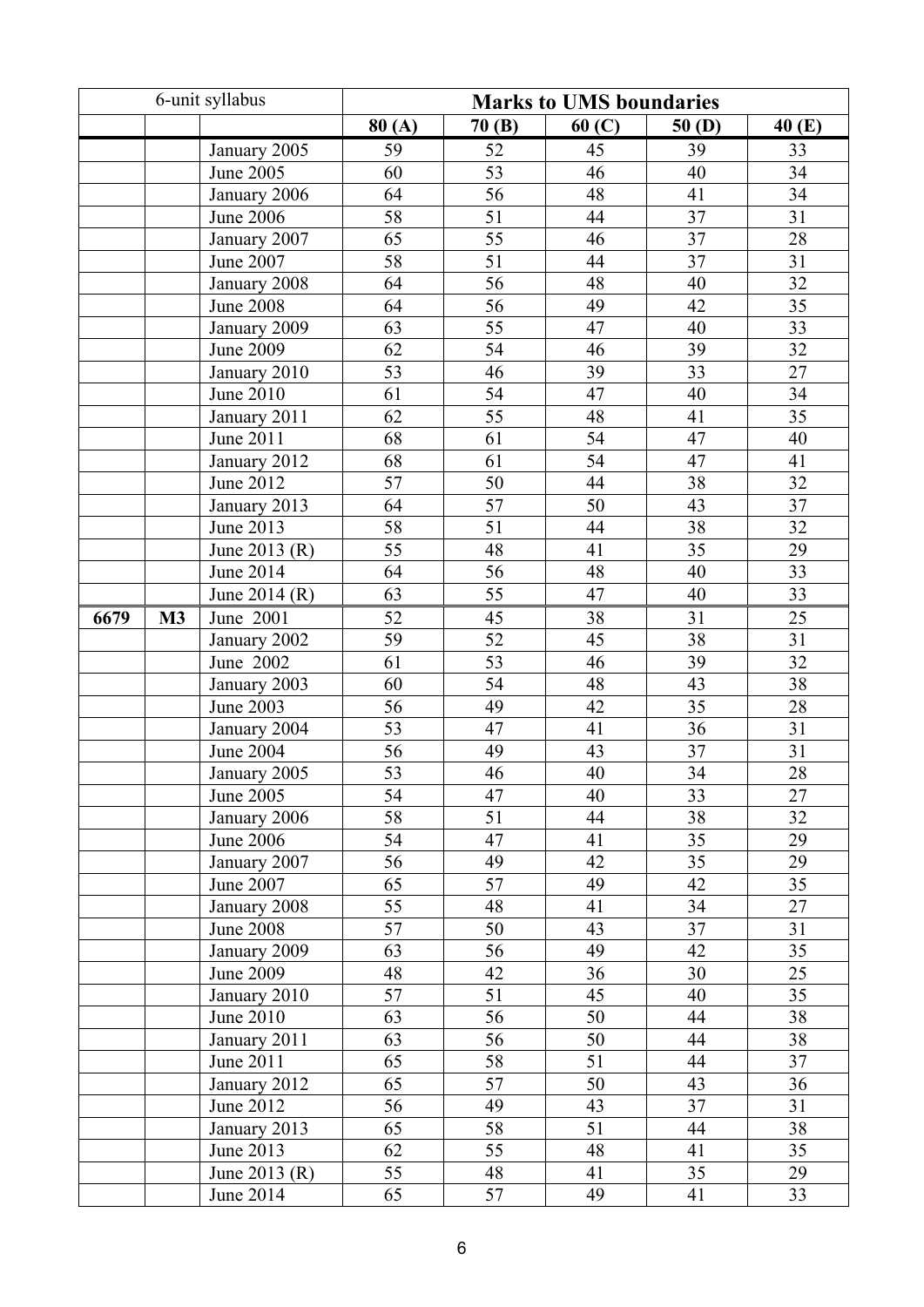|      |                | 6-unit syllabus  |       |       | <b>Marks to UMS boundaries</b> |                 |                 |
|------|----------------|------------------|-------|-------|--------------------------------|-----------------|-----------------|
|      |                |                  | 80(A) | 70(B) | 60(C)                          | 50(D)           | 40(E)           |
|      |                | June 2014 (R)    | 58    | 51    | 44                             | 37              | 31              |
| 6680 | $\mathbf{M}4$  | January 2002     | 61    | 54    | 47                             | 40              | 33              |
|      |                | June 2002        | 54    | 48    | 42                             | 36              | 30              |
|      |                | January 2003     | 54    | 48    | 42                             | 36              | $\overline{31}$ |
|      |                | <b>June 2003</b> | 50    | 44    | 39                             | 34              | 29              |
|      |                | January 2004     | 60    | 54    | 48                             | 42              | 37              |
|      |                | June 2004        | 51    | 45    | 33<br>39                       |                 | $27\,$          |
|      |                | June 2005        | 55    | 48    | 41                             | 34              | 28              |
|      |                | January 2006     | 53    | 46    | 39                             | 33              | $\overline{27}$ |
|      |                | <b>June 2006</b> | 58    | 50    | 42                             | 35              | 28              |
|      |                | June 2007        | 57    | 50    | 43                             | 36              | 30              |
|      |                | <b>June 2008</b> | 65    | 58    | 51                             | 44              | 38              |
|      |                | June 2009        | 57    | 49    | 42                             | 35              | 28              |
|      |                | June 2010        | 60    | 52    | 44                             | 36              | 29              |
|      |                | June 2011        | 61    | 55    | 49                             | 43              | 38              |
|      |                | June 2012        | 51    | 44    | 38                             | 32              | $\overline{26}$ |
|      |                | June 2013        | 59    | 52    | 45                             | 38              | 32              |
|      |                | June 2013 (R)    | 68    | 58    | 48                             | 39              | 30              |
|      |                | June 2014        | 57    | 50    | 43                             | 36              | 29              |
|      |                | June 2014 (R)    | 66    | 59    | 52                             | 45              | $\overline{38}$ |
| 6681 | M <sub>5</sub> | June 2002        | 59    | 51    | 44                             | 37              | 30              |
|      |                | June 2003        | 62    | 55    | 48                             | 41              | 34              |
|      |                | June 2004        | 61    | 54    | 47                             | 40              | 34              |
|      |                | <b>June 2005</b> | 57    | 50    | 43                             | $\overline{36}$ | $\overline{29}$ |
|      |                | January 2006     | 60    | 52    | 44                             | 37              | 30              |
|      |                | <b>June 2006</b> | 48    | 42    | 36                             | 30              | $\overline{25}$ |
|      |                | June 2007        | 61    | 53    | 45                             | 37              | 29              |
|      |                | <b>June 2008</b> | 56    | 48    | 41                             | 34              | $\overline{27}$ |
|      |                | <b>June 2009</b> | 57    | 49    | 42                             | $\overline{35}$ | 28              |
|      |                | June 2010        | 52    | 44    | 37                             | 30              | 23              |
|      |                | June 2011        | 56    | 48    | 40                             | 32              | 25              |
|      |                | June 2012        | 46    | 39    | 33                             | 27              | 21              |
|      |                | June 2013        | 58    | 50    | 43                             | 36              | 29              |
|      |                | June 2013 (R)    | 56    | 49    | 42                             | 35              | 28              |
|      |                | June 2014        | 64    | 56    | 49                             | 42              | 35              |
|      |                | June 2014 (R)    | 60    | 52    | 44                             | 37              | 30              |
| 6682 | <b>M6</b>      | June 2002        | 58    | 51    | 44                             | 37              | 30              |
|      |                | June 2003        | 60    | 52    | 45                             | 38              | 31              |
|      |                | June 2004        | 52    | 46    | 40                             | 34              | 28              |
|      |                | June 2005        | 55    | 48    | 41                             | 34              | 27              |
|      |                | January 2006     | 61    | 53    | 45                             | 37              | 30              |
| 6683 | S <sub>1</sub> | January 2001     | 58    | 51    | 44                             | 37              | 31              |
|      |                | June 2001        | 55    | 49    | 44                             | 39              | 34              |
|      |                | January 2002     | 52    | 46    | 40                             | 35              | 30              |
|      |                | June 2002        | 51    | 44    | 37                             | 31              | 25              |
|      |                | November 2002    | 58    | 52    | 46                             | 40              | 34              |
|      |                | January 2003     | 51    | 45    | 39<br>33                       |                 | 27              |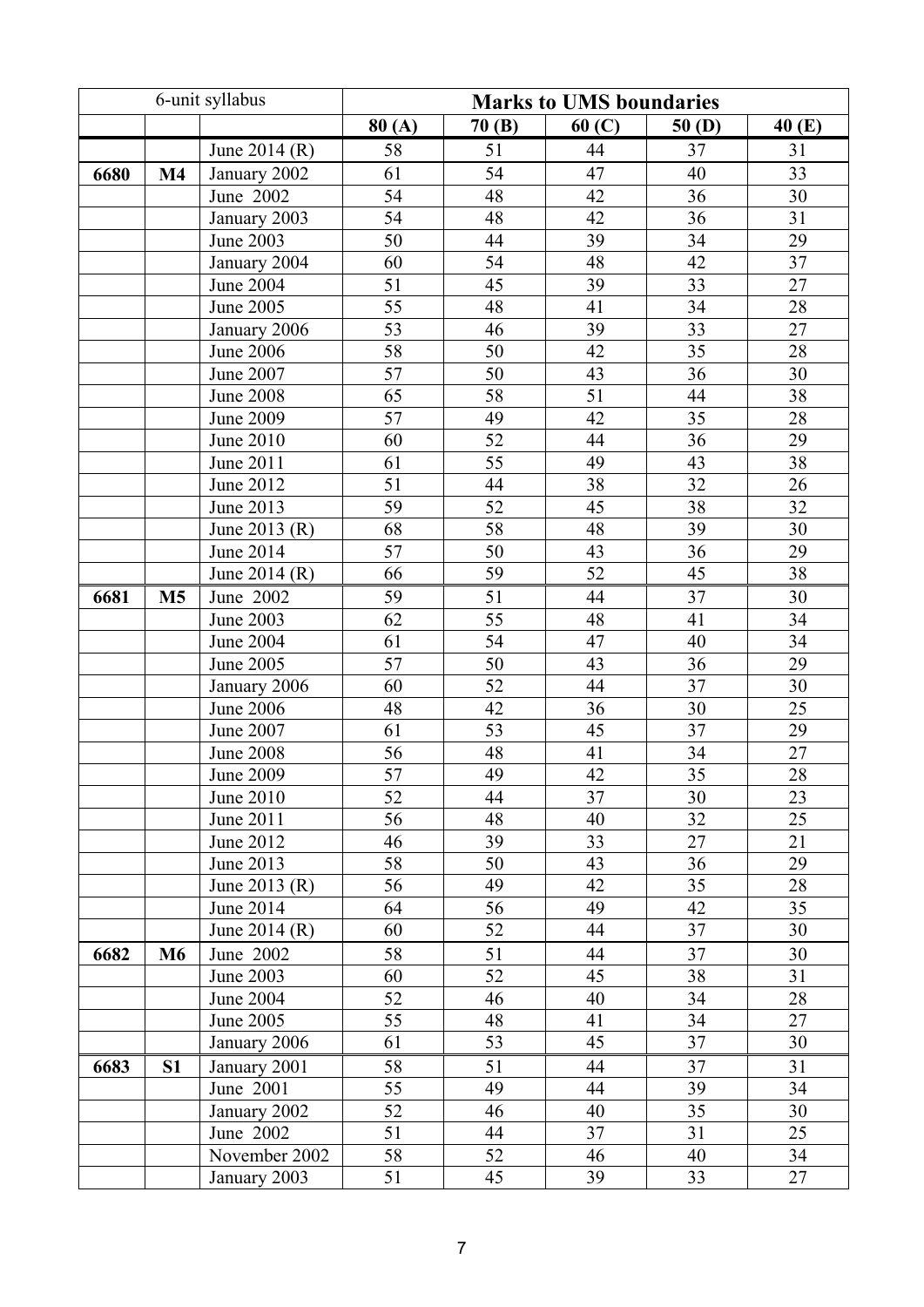|      |                 | 6-unit syllabus  | <b>Marks to UMS boundaries</b> |                 |                 |                 |                 |  |
|------|-----------------|------------------|--------------------------------|-----------------|-----------------|-----------------|-----------------|--|
|      |                 |                  | 80(A)                          | 70(B)           | 60(C)           | 50(D)           | 40 (E)          |  |
|      |                 | <b>June 2003</b> | 62                             | 55              | 48              | 41              | 35              |  |
|      |                 | November 2003    | 55                             | 49              | 44              | 39              | 34              |  |
|      |                 | January 2004     | 60                             | 54              | 48              | 42              | 36              |  |
|      |                 | <b>June 2004</b> | 57                             | 50              | 44              | 38              | 32              |  |
|      |                 | November 2004    | 57                             | 51              | 45              | 40              | 35              |  |
|      |                 | January 2005     | $\overline{56}$                | 50              | 44              | 39              | $\overline{34}$ |  |
|      |                 | June 2005        | 53                             | 46              | 39              | $\overline{32}$ | $\overline{25}$ |  |
|      |                 | January 2006     | 62                             | 55              | 48              | 41              | $\overline{35}$ |  |
|      |                 | <b>June 2006</b> | 59                             | 53              | 47              | 41              | 35              |  |
|      |                 | January 2007     | 61                             | $\overline{54}$ | 48              | 42              | $\overline{36}$ |  |
|      |                 | June 2007        | 58                             | 51              | 44              | 37              | 30              |  |
|      |                 | January 2008     | 63                             | 56              | $\overline{50}$ | 44              | 38              |  |
|      |                 | <b>June 2008</b> | 60                             | 54              | 48              | 42              | 37              |  |
|      |                 | January 2009     | 57                             | 50              | 43              | 36              | 30              |  |
|      |                 | <b>June 2009</b> | 60                             | 52              | 44              | 36              | 29              |  |
|      |                 | January 2010     | 65                             | 58              | 51              | 45              | 39              |  |
|      | 55<br>June 2010 |                  | 48                             | 41              | 35              | 29              |                 |  |
|      |                 | January 2011     | 59                             | 52              | 45              | 38              | 31              |  |
|      |                 | June 2011        | 61                             | $\overline{53}$ | 46              | 39              | $\overline{32}$ |  |
|      |                 | January 2012     | 60                             | 54              | 48              | 43              | $\overline{38}$ |  |
|      |                 | June 2012        | 61                             | 54              | 47              | 40              | 33              |  |
|      |                 | January 2013     | 61                             | 54              | 48              | 42              | 36              |  |
|      |                 | June 2013        | 61                             | 53              | 45              | 37              | 30              |  |
|      |                 | June 2013 (R)    | 59                             | 51              | 43              | 35              | 28              |  |
|      |                 | <b>June 2014</b> | 60                             | 53              | 46              | 39              | 32              |  |
|      |                 | June 2014 (R)    | 68                             | 61              | 53              | 45              | 37              |  |
| 6684 | S <sub>2</sub>  | June 2001        | 60                             | 52              | 45              | 38              | 31              |  |
|      |                 | January 2002     | 57                             | 51              | 45              | 40              | 35              |  |
|      |                 | June 2002        | 58                             | $\overline{51}$ | 44              | $\overline{37}$ | 30              |  |
|      |                 | January 2003     | 58                             | 52              | 47              | 42              | 37              |  |
|      |                 | June 2003        | 57                             | 50              | 44              | 38              | 32              |  |
|      |                 | January 2004     | 61                             | 55              | 49              | 43              | 38              |  |
|      |                 | <b>June 2004</b> | 64                             | 57              | 50              | 44              | 38              |  |
|      |                 | January 2005     | 56                             | 49              | 43              | 37              | 31              |  |
|      |                 | June 2005        | 61                             | 54              | 48              | 42              | 36              |  |
|      |                 | January 2006     | 59                             | 52              | 45              | 39              | 33              |  |
|      |                 | <b>June 2006</b> | 66                             | 58              | 50              | 43              | 36              |  |
|      |                 | January 2007     | 66                             | 58              | 50              | 42              | 34              |  |
|      |                 | June 2007        | 63                             | 55              | 48              | 41              | 34              |  |
|      |                 | January 2008     | 62                             | 54              | 46              | 39              | 32              |  |
|      |                 | <b>June 2008</b> | 65                             | 58              | 51              | 44              | 37              |  |
|      |                 | January 2009     | 65                             | 57              | 49              | 41              | 33              |  |
|      |                 | <b>June 2009</b> | 62                             | 54              | 46              | 38              | 30              |  |
|      |                 | January 2010     | 65                             | 57              | 50              | 43              | 36              |  |
|      |                 | June 2010        | 62                             | 54              | 46              | 38              | 31              |  |
|      |                 | January 2011     | 69                             | 62              | 55              | 48              | 42              |  |
|      |                 | June 2011        | 59                             | 50              | 41              | 33              | 25              |  |
|      |                 | January 2012     | 66                             | 60              | 54              | 48              | 43              |  |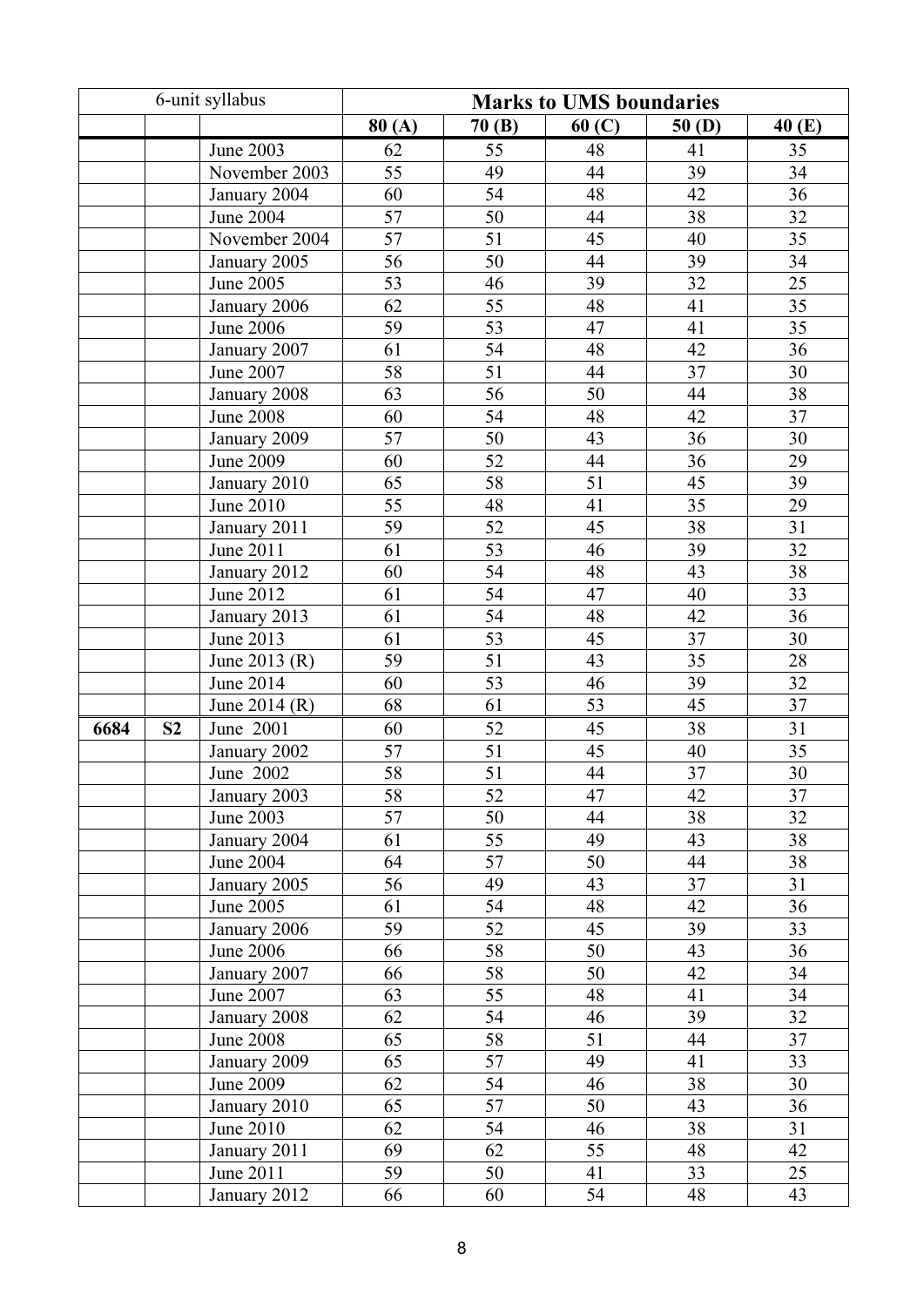| 6-unit syllabus |                |                  |                 |                 | <b>Marks to UMS boundaries</b> |                 |                 |
|-----------------|----------------|------------------|-----------------|-----------------|--------------------------------|-----------------|-----------------|
|                 |                |                  | 80(A)           | 70(B)           | 60(C)                          | 50(D)           | 40 (E)          |
|                 |                | June 2012        | 64              | 56              | 49                             | 42              | 35              |
|                 |                | January 2013     | 65              | 59              | 53                             | 47              | 42              |
|                 |                | June 2013        | 64              | 56              | 48                             | 40              | 33              |
|                 |                | June 2013 (R)    | 64              | 56              | 49                             | 42              | $\overline{35}$ |
|                 |                | June 2014        | 61              | 53              | 46                             | 39              | 32              |
|                 |                | June 2014 (R)    | 58              | 51              | 44                             | 37              | 30              |
| $*6685$         | S <sub>3</sub> | June 2002        | 80              | 71              | 62                             | 54              | 46              |
|                 |                | June 2003        | $77 \,$         | 69              | 61                             | $\overline{53}$ | 46              |
|                 |                | <b>June 2004</b> | 78              | 69              | 61                             | $\overline{53}$ | 45              |
|                 |                | June 2005        | $\overline{82}$ | $\overline{72}$ | 63                             | 54              | $\overline{45}$ |
|                 |                | January 2006     | 84              | 74              | 64                             | 54              | 45              |
| 6691            | S <sub>3</sub> | <b>June 2005</b> | 60              | 53              | 47                             | 41              | $\overline{35}$ |
|                 |                | January 2006     | 62              | 55              | 48                             | 41              | 35              |
|                 |                | <b>June 2006</b> | 62              | 54              | 47                             | 40              | 33              |
|                 |                | June 2007        | 62              | 54              | 47                             | 40              | 33              |
|                 |                | <b>June 2008</b> | 63              | 55              | 47                             | 39              | 32              |
|                 |                | June 2009        | 62              | 54              | 47                             | 40              | 33              |
|                 |                | June 2010        | 62              | 53              | 44                             | 36              | 28              |
|                 |                | June 2011        | 63              | 55              | 48                             | 41              | 34              |
|                 |                | June 2012        | 62              | 54              | 47                             | 40              | 33              |
|                 |                | June 2013        | 61              | 53              | 46                             | 39              | 32              |
|                 |                | June 2013 (R)    | 62              | 54              | 46                             | $\overline{38}$ | 31              |
|                 |                | June 2014        | 64              | 57              | 50                             | 44              | 38              |
|                 |                | June 2014 (R)    | 67              | 59              | 52                             | 45              | 38              |
| 6686            | <b>S4</b>      | June 2002        | 60              | 53              | 46                             | 39              | 32              |
|                 |                | <b>June 2003</b> | 61              | 54              | 47                             | 40              | 34              |
|                 |                | <b>June 2004</b> | 65              | 57              | 50                             | 43              | 36              |
|                 |                | June 2005        | 60              | 53              | 46                             | 39              | 32              |
|                 |                | January 2006     | 60              | 53              | 46                             | 39              | 32              |
|                 |                | June 2006        | 57              | 49              | 41                             | 34              | 27              |
|                 |                | June 2007        | 64              | 56              | 48                             | 40              | 33              |
|                 |                | <b>June 2008</b> | 66              | 57              | 48                             | 39              | 30              |
|                 |                | June 2009        | 62              | 53              | 45                             | 37              | 29              |
|                 |                | June 2010        | 62              | 54              | 46                             | 38              | 30              |
|                 |                | June 2011        | 55              | 48              | 42                             | 36              | 30              |
|                 |                | June 2012        | 66              | 57              | 48                             | 39              | 30              |
|                 |                | June 2013        | 63              | 54              | 45                             | 37              | 29              |
|                 |                | June 2013 (R)    | 59              | 51              | 43                             | 36              | 29              |
|                 |                | June 2014        | 65              | 56              | 47                             | 38              | 30              |
|                 |                | June 2014 (R)    | 60              | 52              | 44                             | 36              | 28              |
| 6687            | S <sub>5</sub> | June 2002        | 56              | 49              | 43                             | 37              | 31              |
|                 |                | June 2003        | 60              | 53              | 46                             | 39              | 33              |
|                 |                | June 2004        | 60              | 53              | 46                             | 39              | 33              |
|                 |                | June 2005        | 57              | 50              | 43                             | 37              | 31              |
|                 |                | January 2006     | 60              | 52              | 45                             | 38              | 31              |
| *6688           | <b>S6</b>      | June 2002        | 80              | 70              | 60                             | 50              | 40              |
|                 |                | June 2003        | 82              | 72              | 62                             | 52              | 42              |
|                 |                | <b>June 2004</b> | 82              | 72              | 62                             | 52              | 42              |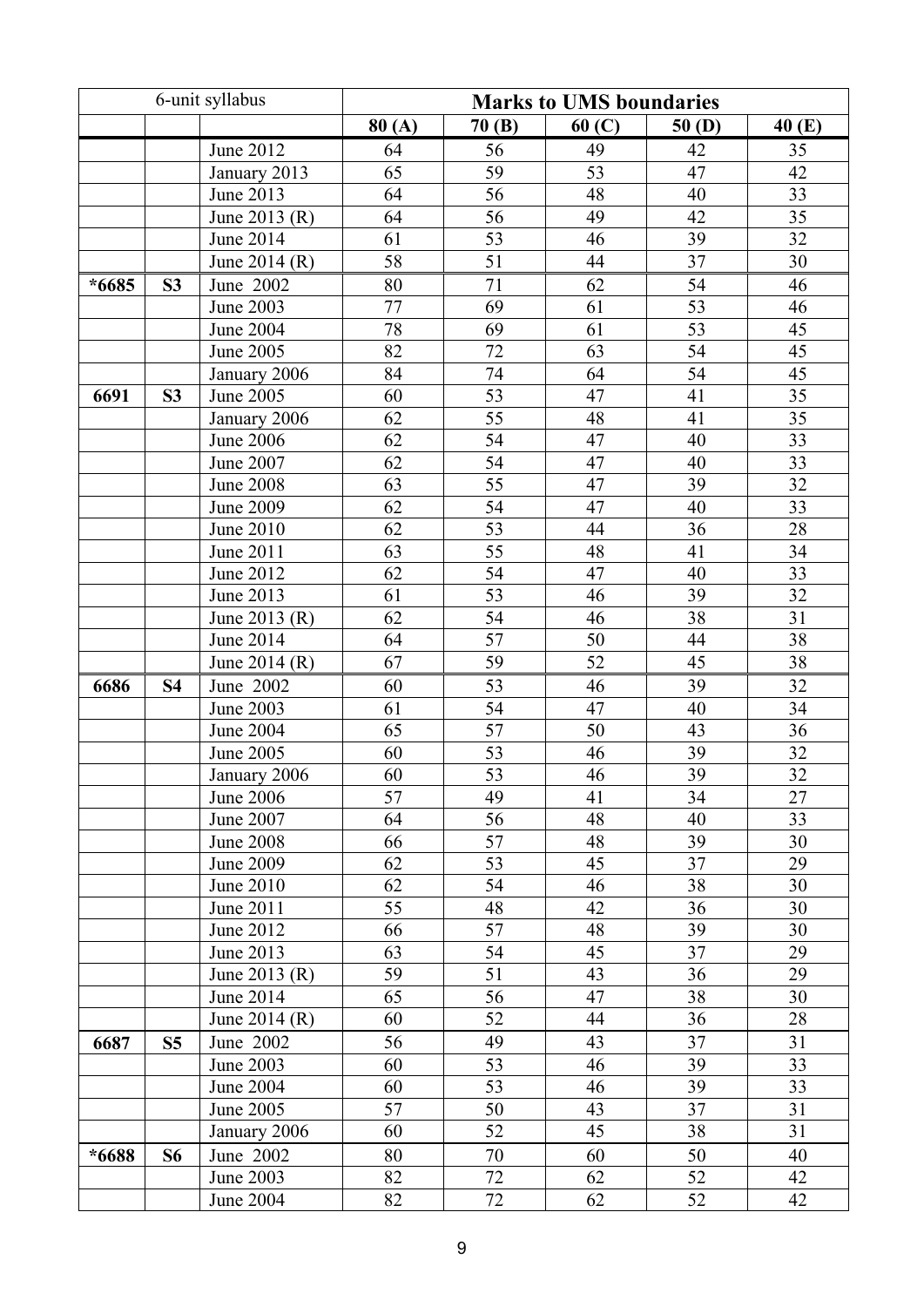|      |                | 6-unit syllabus  |                 |                 | <b>Marks to UMS boundaries</b> |                 |                 |
|------|----------------|------------------|-----------------|-----------------|--------------------------------|-----------------|-----------------|
|      |                |                  | 80(A)           | 70(B)           | 60(C)                          | 50(D)           | 40 (E)          |
|      |                | <b>June 2005</b> | 82              | 72              | 62                             | 52              | 42              |
|      |                | January 2006     | 82              | 72              | 62                             | 52              | 42              |
| 6689 | D <sub>1</sub> | January 2001     | 63              | 56              | 49                             | 42              | 35              |
|      |                | June 2001        | 58              | 50              | 43                             | $\overline{36}$ | 29              |
|      |                | January 2002     | 64              | 58              | 52                             | 46              | $\overline{41}$ |
|      |                | June 2002        | 52              | 46              | 40                             | 34              | $28\,$          |
|      |                | Nov 2002         | 53              | 48              | 43                             | 38              | 33              |
|      |                | January 2003     | 53              | 47              | 41                             | 35              | 29              |
|      |                | <b>June 2003</b> | 46              | 40              | $\overline{34}$                | 28              | 23              |
|      |                | November 2003    | 51              | 46              | 41                             | 36              | 32              |
|      |                | January 2004     | 55              | 49              | 44                             | 39              | 34              |
|      |                | <b>June 2004</b> | 46              | 40              | 34                             | $\overline{28}$ | 23              |
|      |                | November 2004    | 54              | 49              | 44                             | 39              | 34              |
|      |                | January 2005     | 50              | 44              | 38                             | 32              | 26              |
|      |                | <b>June 2005</b> | 47              | 40              | 34                             | 28              | 22              |
|      |                | January 2006     | 52              | 46              | 40                             | $\overline{34}$ | 28              |
|      |                | <b>June 2006</b> | $\overline{56}$ | 49              | 42                             | $\overline{35}$ | 29              |
|      |                | January 2007     | $\overline{54}$ | 46              | 39                             | $\overline{32}$ | $\overline{25}$ |
|      |                | <b>June 2007</b> | 51              | 44              | 37                             | 30              | 23              |
|      |                | January 2008     | 57              | 50              | 43                             | $\overline{36}$ | 29              |
|      |                | <b>June 2008</b> | 58              | 51              | 44                             | 37              | 30              |
|      |                | January 2009     | 64              | 57              | 50                             | 43              | 37              |
|      |                | <b>June 2009</b> | 63              | 56              | 50                             | 44              | 38              |
|      |                | January 2010     | 67              | 61              | 55                             | 49              | 44              |
|      |                | <b>June 2010</b> | 61              | 55              | 49                             | 43              | 38              |
|      |                | January 2011     | 66              | 60              | 54                             | 48              | 42              |
|      |                | June 2011        | 60              | 53              | 47                             | 41              | $\overline{35}$ |
|      |                | January 2012     | 67              | 61              | 56                             | 51              | 46              |
|      |                | <b>June 2012</b> | 64              | $\overline{58}$ | $\overline{52}$                | 46              | 41              |
|      |                | January 2013     | 62              | 56              | 50                             | 44              | 39              |
|      |                | June 2013        | 65              | 59              | 53                             | 48              | 43              |
|      |                | June 2013 (R)    | 62              | 57              | 52                             | 47              | 42              |
|      |                | June 2014        | 59              | 53              | 47                             | 42              | 37              |
|      |                | June 2014 (R)    | 60              | 54              | 48                             | 43              | 38              |
| 6690 | D <sub>2</sub> | June 2002        | 67              | 59              | 52                             | 45              | 38              |
|      |                | June 2003        | 56              | 51              | 46                             | 41              | 36              |
|      |                | June 2004        | 64              | 58              | 52                             | 46              | 41              |
|      |                | June 2005        | 65              | 58              | 51                             | 44              | 38              |
|      |                | January 2006     | 57              | 50              | 43                             | 36              | 29              |
|      |                | <b>June 2006</b> | 47              | 41              | 35                             | 29              | 24              |
|      |                | June 2007        | 65              | 57              | 49                             | 41              | 34              |
|      |                | <b>June 2008</b> | 63              | 55              | 47                             | 40              | 33              |
|      |                | June 2009        | 57              | 49              | 41                             | 34              | 27              |
|      |                | June 2010        | 61              | 52              | 44                             | 36              | 28              |
|      |                | June 2011        | 64              | 55              | 46                             | 38              | 30              |
|      |                | June 2012        | 64              | 54              | 44                             | 35              | 26              |
|      |                | June 2013        | 62              | 53              | 44                             | 35              | 27              |
|      |                | June 2013 (R)    | 62              | 53              | 44                             | 35              | 27              |